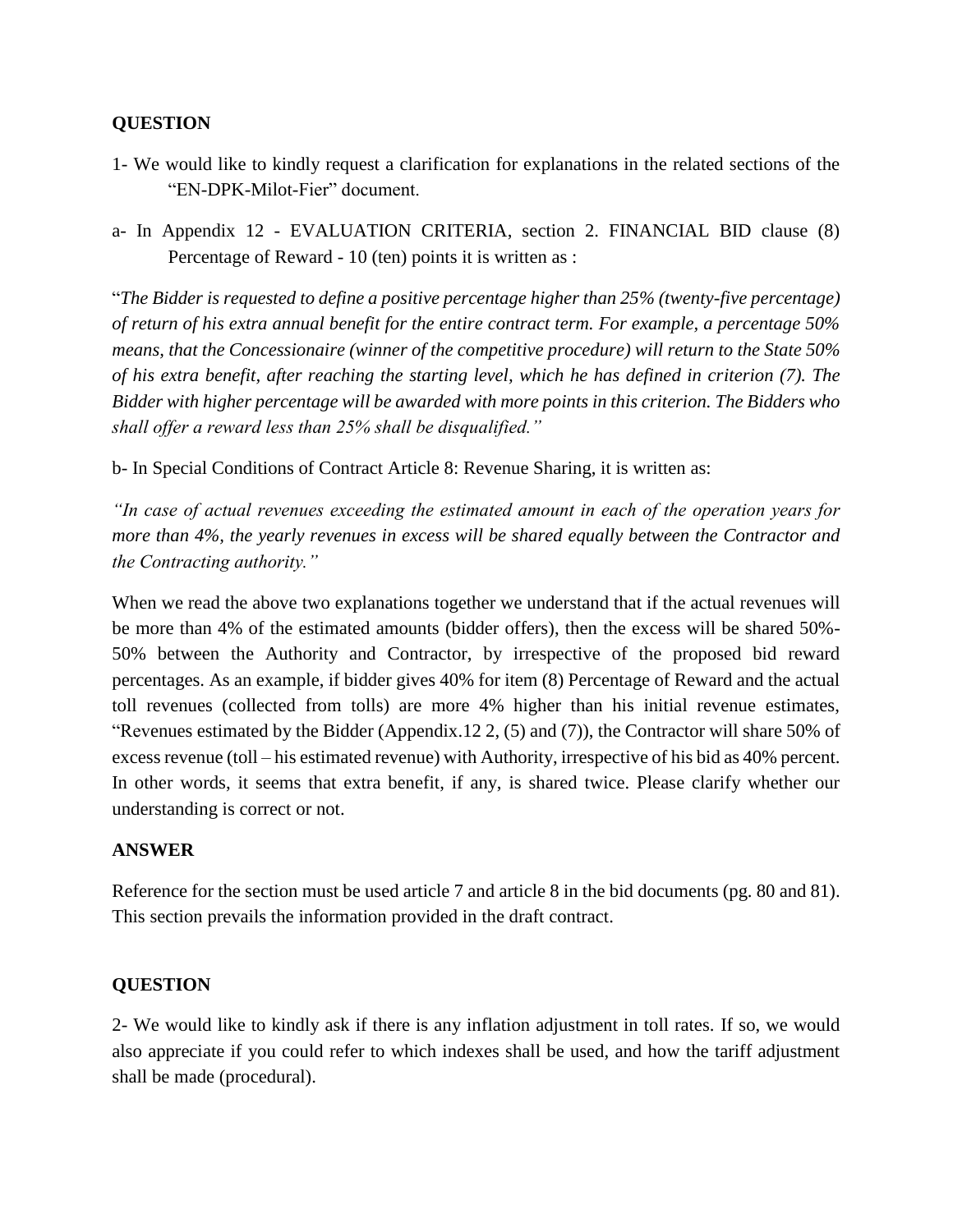### **ANSWER**

The financial criterion (4) toll rate /km/veh (category Light/Passenger vehicle) is at currentprice referred to the first year of operation 2024.

The estimated revenues (Tables in Appendix 12) are in nominal prices (no increase due to inflation is included), by taking into account an average annual increase of 1.5% of the nominal price of the toll rate.

The offered toll rate by the Bidder (criterion 4) should be the nominal price for the first year of operation 2024.

Details concerning the procedures on the estimation and approval of the increase of the toll rate due to the inflation rate will be agreed during the negotiations of the Contract and will be included in the Contract.

## **QUESTION**

3- We understand that there will be one direct agreement. Please confirm. Also, we would like to kindly ask about the Parties of the Direct Agreement (refer to App-18 GCC Clause 17) :

(EN-DPK-Milot-Fier" document Appendix-18 General Conditions of Contract Article 17. Solvency Due to Bankruptcy or Paying Capability, 17.1 it is written as

*"Depending on the provisions of the direct agreement…" )*

*Is there any template/draft for the direct agreement or it will be negotiated with lenders in due course?*

### **ANSWER**

Upon the concession contract signing, the CA shall be entitled to enter into additional or conditional contracts/agreements, aiming at ensuring the necessary financing for contract implementation. Such agreements and contracts shall be entered into after the concessionaire has ensured the financing resource, whose party will be concurrently the CA, concessionaire and financing institution. In such case, the CA will notify the ministry responsible for finances.

### **QUESTION**

4- "Support Amount- Guarantee" ((6) Max Guarantee amount (from the first year of operation until  $2040 - \text{annual}$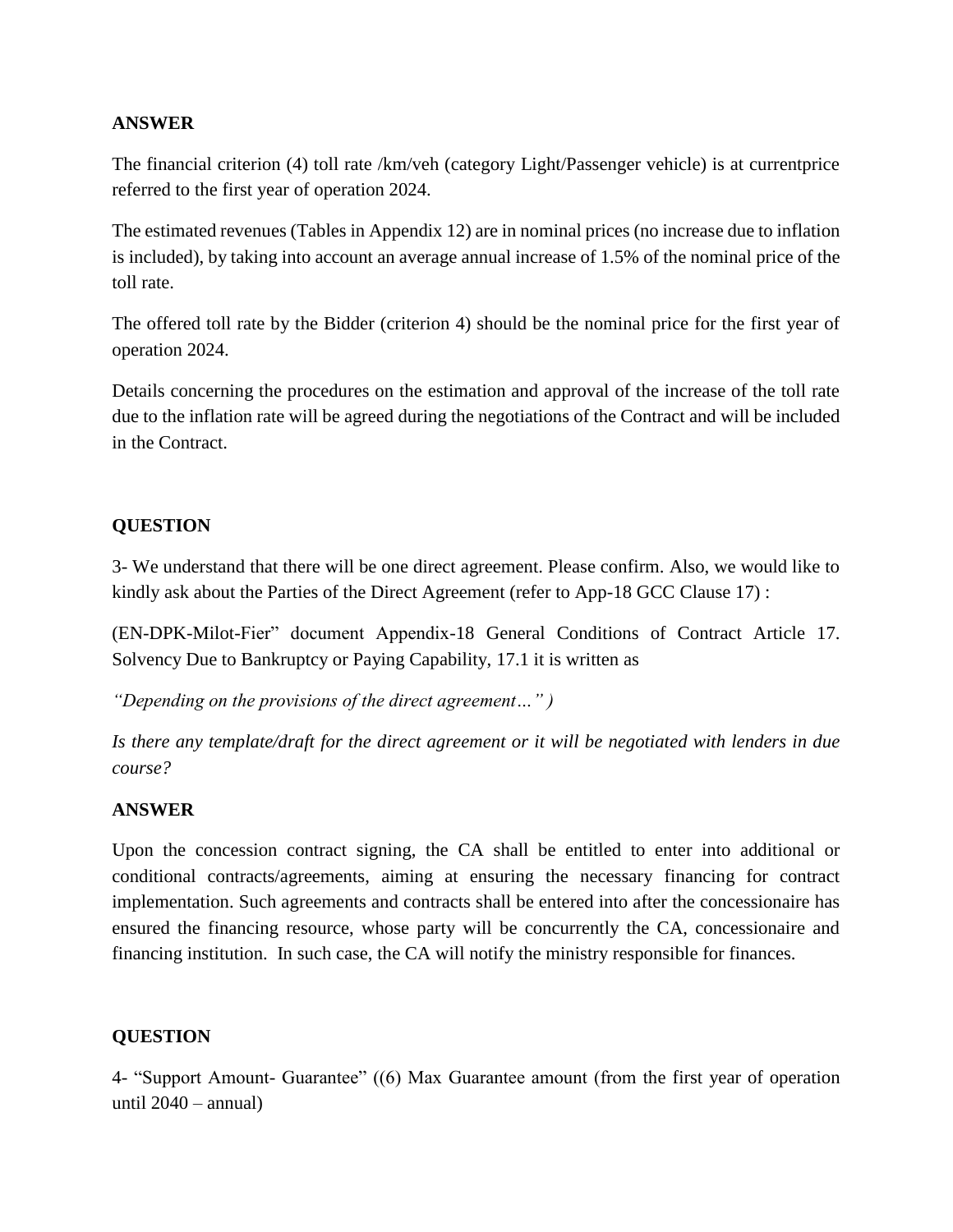a. Max Support Amount is written as EUR 121,324,771 and 7% of State Base Case Revenues, but when we make the calculation the amount resulted as EUR 120,031,457. Please clarify which amount is the maximum guarantee amount.

b. We kindly ask which State Authority will give the "Support Amount-Guarantee".

# **ANSWER**

a. The criterion (6) in page 74 is sets "Maximum value ( $\epsilon$ ) 121.324.770.

Also, the table in the pages 76-77, in the column titled "Maximum State guarantee", indicates the annual amounts and the total.

The reference to be taken in account are the amounts of the guarantee (annual and total): the percentage used in the column title is merely indicative.

b. The Ministry of Infrastructure and Energy, as Contracting Authority, is responsible for all aspects related to the contract, therefore, including the "Support Amount-Guarantee".

The "Support Amount-Guarantee", will be included in the Ministry's planned Budget for the relevant years. The maximum foreseen amount of the Guarantee has already being approved according to the relevant Albanian legislation.

# **QUESTION**

5- We would like to kindly ask if there will be any cost increase, Grantor change, variation order in contract and how it would be dealt with.

# **ANSWER**

Total cost of the project shall not exceed the proposed amount. No variations will be allowed. Bidders shall calculate their own risk regarding variation in prices and exchange rate. Certain amendments of the contract are allowed under specific conditions and procedure as foreseen with articles 14 & 16 of the General Conditions of the Contract (Appendix 18).

# **QUESTION**

6- We would like to kindly ask if there is any tax incentive specific to this project.

# **ANSWER**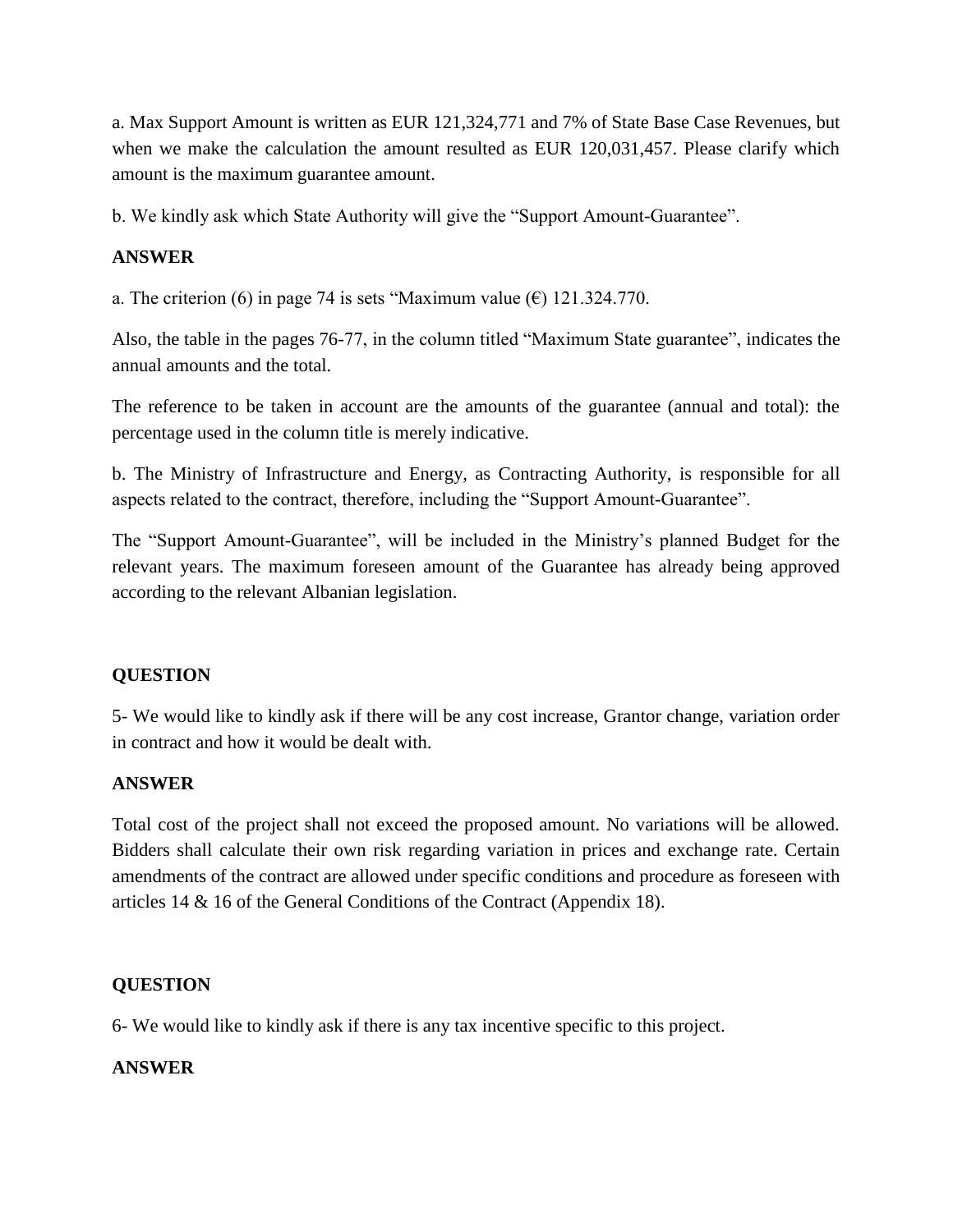The Albanian Legislation regarding the taxation of private Companies will be applied also to the Company which will be established for the purpose of the Contract. No specific tax incentives are foreseen.

## **QUESTION**

7- We would like to kindly ask about the procedures in case of termination, how termination compensation shall be paid.

### **ANSWER**

This topic will be subjected to negotiation and finalized with the concession contract.

### **QUESTION**

8- From the documents, we understand that expropriation is under the responsibilities of the Grantor. On the other hand, from the same documents, we also understand that concept design is required from the bidders. If this means that there might be even a slight change in the alignment, how expropriation issues shall be dealt with. We would appreciate your clarifications.

#### **ANSWER**

The procedures for the land expropriation will be implemented by the GoA - under MIE initiative– after the contract will be signed. Therefore, the expropriations will be based on the technical designs elaborated by the Concessionaire and agreed with the MIE.

### **QUESTION**

9- In the documents, we have not seen any requirement regarding the equity contribution percentage of the bidders. Please clarify, if this amount shall be determined through negotiations of the successful bidder with the prospective lenders after tender.

### **ANSWER**

No additional requirements are set concerning the equity contributionfor the new Special Purpose Company in addition to the Albanian Commercial Law. Therefore the Concessionaire should secure the required amount for financing the project by equity and/orloans.

#### **QUESTION**